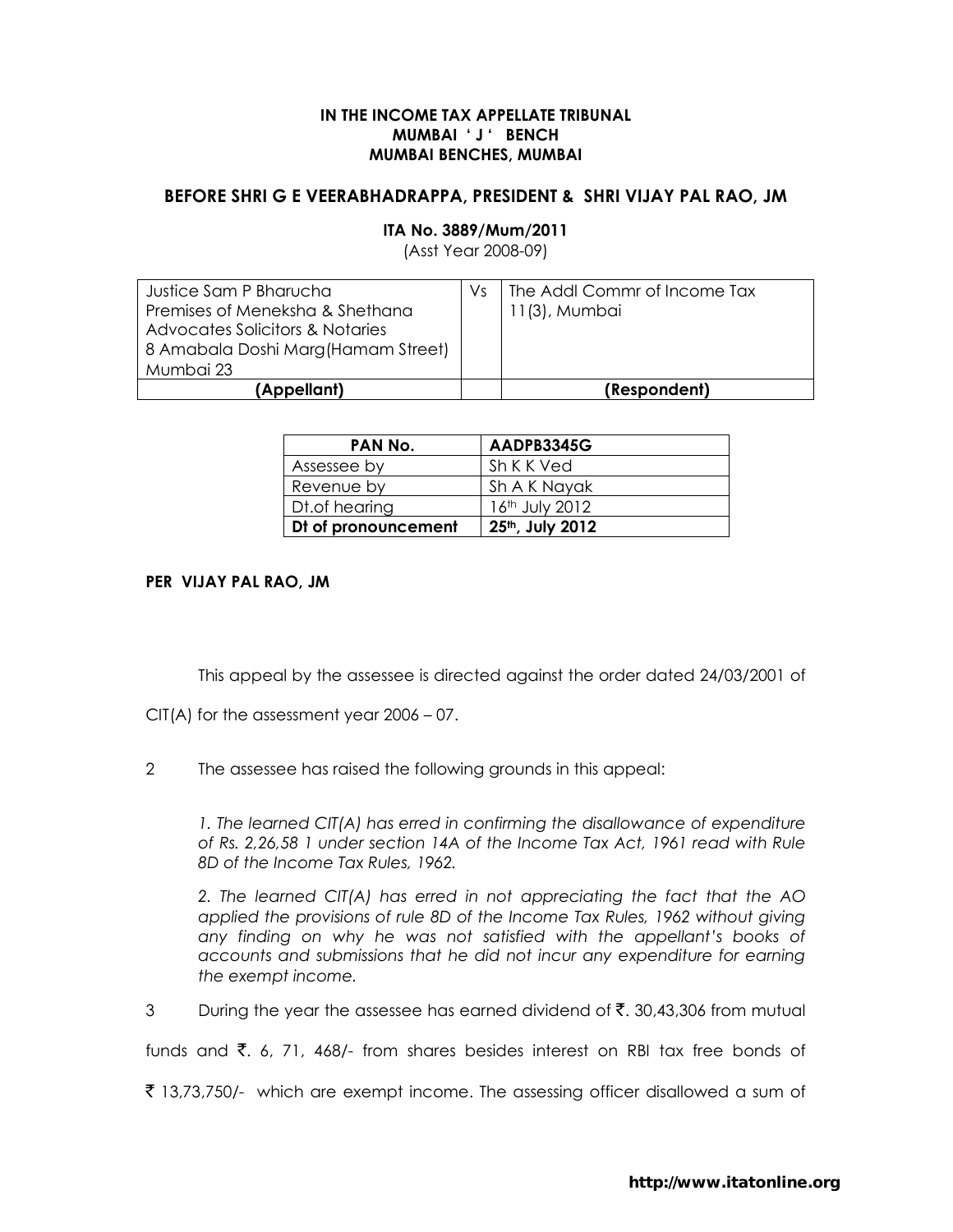₹ 2, 26, 581/-under section 14 A by applying rule 8D of Income Tax Rules by following the decision of this Tribunal in case of M/s Daga Capital Management Pvt Ltd.

3.1 On appeal, the Commissioner of Income Tax (Appeals) has confirmed the disallowance made by the Assessing Officer under section 14 A.

4 Before us, the learned A.R. of the assessee has submitted that the assessee has not incurred any expenditure on earning the dividend and other exempt income. The assessee has not claimed any expenditure incurred for earning the exempt income and the expenses claimed by the assessee are in the nature of expenditure for earning professional income. Therefore, all expenses incurred and claimed by the assessee are in the nature of expenditure for earning professional income and no expenses have been incurred in relation to the dividend income from mutual funds. Thus, it was submitted that the provisions of section 14 A under r.w.r 8D of I T Rules is applicable in the case of the assessee.

4.1 Even otherwise, Rule 8D is applicable only with effect from 1.4.2008 and therefore, in view of the decision of honourable jurisdictional High Court in case of Godrej Boyce Mfg Co Ltd,, Rule 8D is not applicable for the assessment year under consideration.

4.2 The ld AR of the assessee has referred the computation of total income and details of expenditure incurred during the year. He has pointed out that none of the expenditure incurred and claimed by the assessee is related to the dividend income, which is exempted under section 10 (35) of the Income Tax Act. He has further submitted that the assessee is maintaining separate books of account for the purpose of profession and no expenditure, which is personal in nature, has been shown in the books of account maintained for business or profession of the assessee.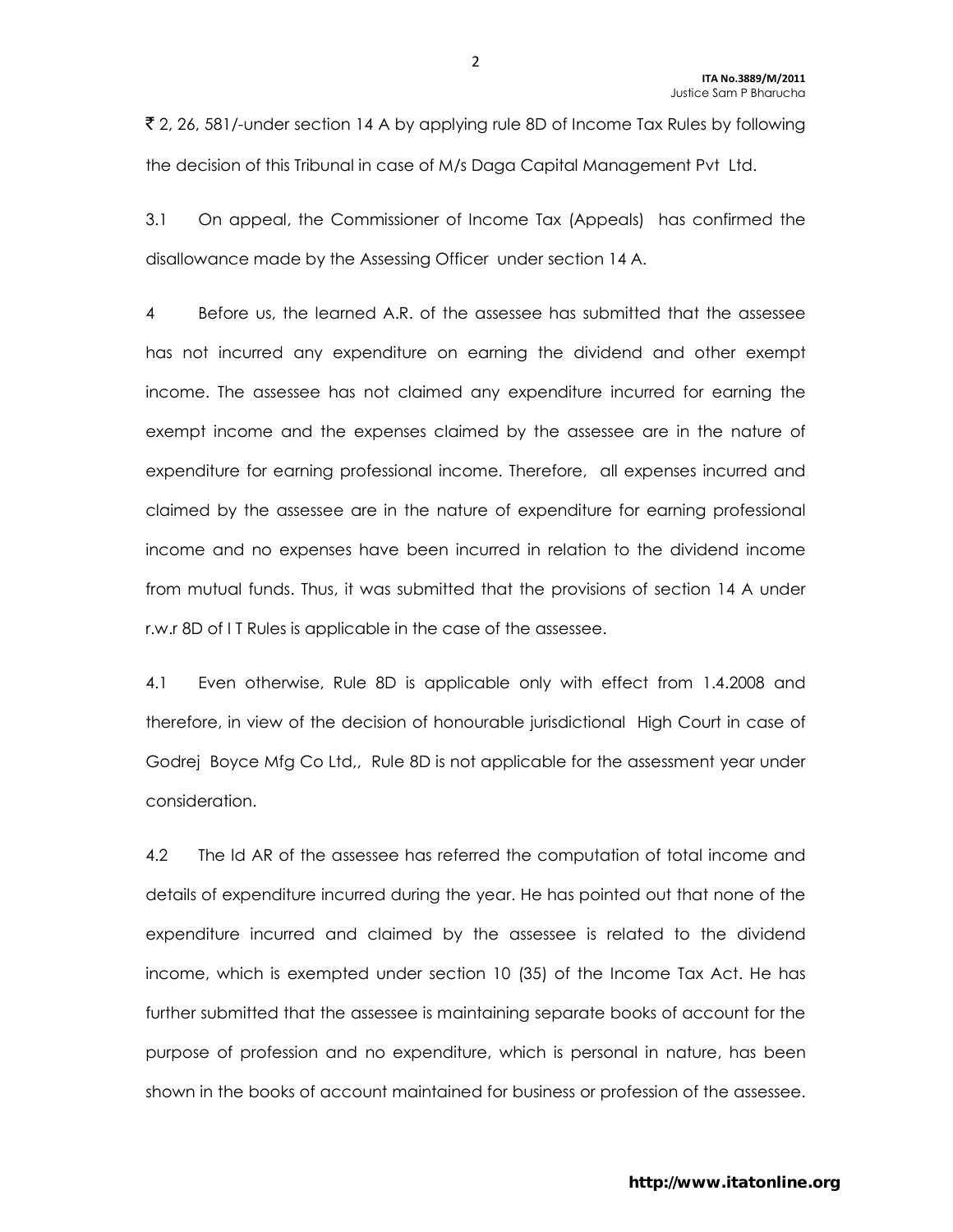Since the investments in mutual funds are made by the assessee in his personal capacity and out of his own capital funds, no disallowance is called for under section 14 A on account of earning of dividend income on such investment. In support of his contention, he has relied upon the decision of Co-ordinate Bench of this Tribunal dated 11th Jan 2011 in case of Sh Pawan Kumar Parameshwarlal vs ACIT in ITA No. 530/Mum/2009 as well as in case of M/s Auchtel Products Ltd vs ACIT reported in 22 Taxman.com.99 (Mum).

4.3 On the other hand, the learned DR has relied upon the orders of the authorities below and submitted that the assessee has not taken this plea before the authorities below that the assessee is maintaining separate accounts for business /profession of the assessee and the investment in question were made by the assessee in personal capacity out of his own funds.

5 We have considered the rival submissions as well as relevant material on record. Section 14A has within it implicit notion of apportionment in the cases where the expenditure is incurred for the composite/indivisible activities in which taxable and non-taxable income is received. But when it is possible to determine the actual expenditure in relation to the exempt income or when no expenditure has been incurred in relation to the exempt income, then principle of apportionment embedded in section 14 A has no application. The objective of section 14 A is not allowing to reduce tax payable on the normal exempt income by debiting the expenditure incurred to earn the exempt income. Thus, the expenses incurred to earn exempt income cannot be allowed and the expenses shall be allowed only to the extent they are related to the earning of taxable income. If there is expenditure directly or indirectly incurred in relation to exempt income, the same cannot be claimed against the income, which is taxable as it is held by the honourable

3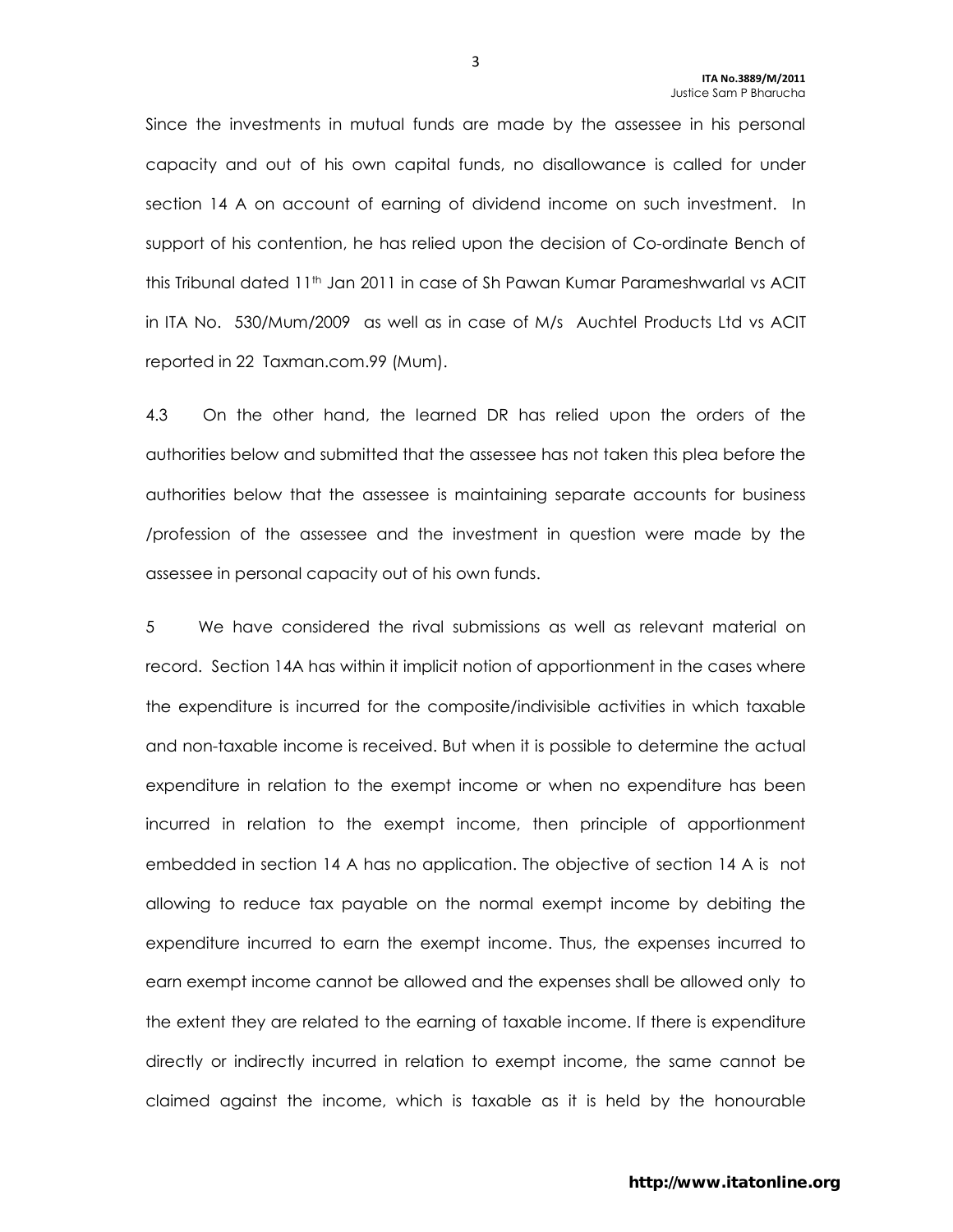Supreme Court in case of Commissioner of Income-tax v. Walfort Share and Stock Brokers P. Ltd. reported in 326 ITR 1 that for attracting the provisions of section 14 A, there should be proximate cause for disallowance which as relationship with the tax exempt income.

5.1 The expenditure incurred in relation to the income which does not form part of total income has to be disallowed. However, it should be proximate relationship between the expenditure and the income, which does not form part of total income. Once such proximity relationships exist, the disallowance is to be effected. In case the assessee had claimed that no expenditure has been incurred for earning the exempt income, it was for the assessing officer to determine as to whether the assessee had incurred any expenditure in relation to income which did not form part of total income and if so to quantify the extent of disallowance. Thus, in order to disallow the expenditure under section 14A, there must be a live nexus between the expenditure incurred and the income not forming part of total income. No notional expenditure can be apportioned for the purpose of earning exempt income unless there is an actual expenditure in relation to earning the income not forming part of total income. If the expenditure is incurred with a view to earn taxable income and there is apparent dominant and immediate connection between the expenditure incurred and taxable income, then no disallowance can be made under section 14A merely because some tax exempt income is received by the assessee.

5.2 Averting to the facts of the case in hand, the assessee had made a claim that no expenditure has been incurred or claimed for earning the exempt income. From the details of the expenditure, it is clear that the expenditure incurred and claimed by the assessee has direct nexus with the professional income of the assessee. It is not the case of the revenue that the assessee has used his official

4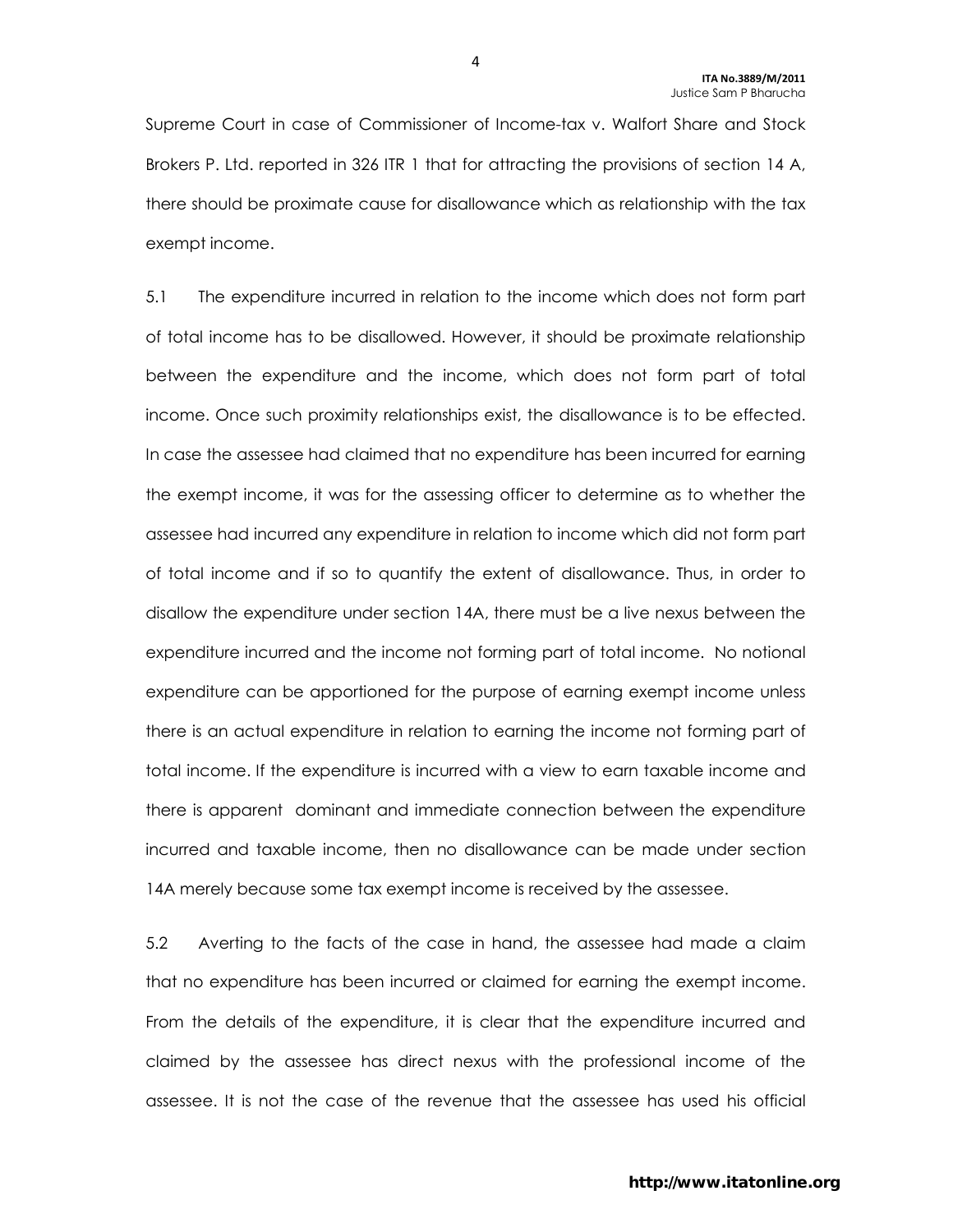machinery and Establishment for earning the exempt income. The Assessing Officer has not given any finding that any of the expenditure incurred and claimed by the assessee is attributable for earning the exempt income. In other words when the assessing officer has not pointed out that certain expenditure is not incurred for earning the professional income; but are incurred in relation to dividend income or such expenditure is incurred for inseparable and indivisible activities comprising professional as well as the activities on which is exempt income has been earned by the assessee, then in the absence of any such instance of expenditure, finding of Assessing Officer or any material to show that the expenditure incurred and claimed by the assessee against the taxable income has any relation for earning the exempt income, the provisions of section 14A cannot be applied.

5.3 In the case of silicone, permissible Lal versus ACIT supra this tribunal has considered and decided an identical issue in para 4 as under:

"4. After hearing the assessee in person and arguments of the learned D.R. we are of the opinion that no disallowance is called for under section 14A. Obviously the assessee is maintaining separate books of account for purpose of business and these investments are in his personal capacity. The A.O. also has not disallowed any expenditure of personal nature out of the income from business or profession in the computation of income in the assessment order. In view of this we are of the opinion that the expenditure claimed in the business of share dealings cannot be correlated to the incomes earned in personal capacity that too on dividend, PPF interest and tax free interest on RBI bonds. In view of this, we are of the opinion that estimation of expenditure of  $\bar{\mathcal{F}}$  20,000/- out of business expenditure claimed in business activity cannot be considered for being incurred for this earning of tax free income of above nature. In view of this disallowance so made under section 14A of  $\bar{\mathcal{F}}$ 2O,OOO/- is deleted. Not only that the CIT(A) directed the A.O. to consider the allowance invoking Rule 8D. The Hon'ble Bombay High Court in the case of Godrej & Boyce Mfg. Co. Ltd. vs. DCIT 328 ITR 81 has considered Rule 8D to be applicable prospective and since the assessment year involved is before the introduction of sub-section (2) & (3) of section 14A, there is no question of disallowing the amounts invoking Rule8D. Therefore, the CIT(A)'s direction on this is set aside and the additions so made by the A.O. in the computation of business income is deleted. Ground is considered allowed."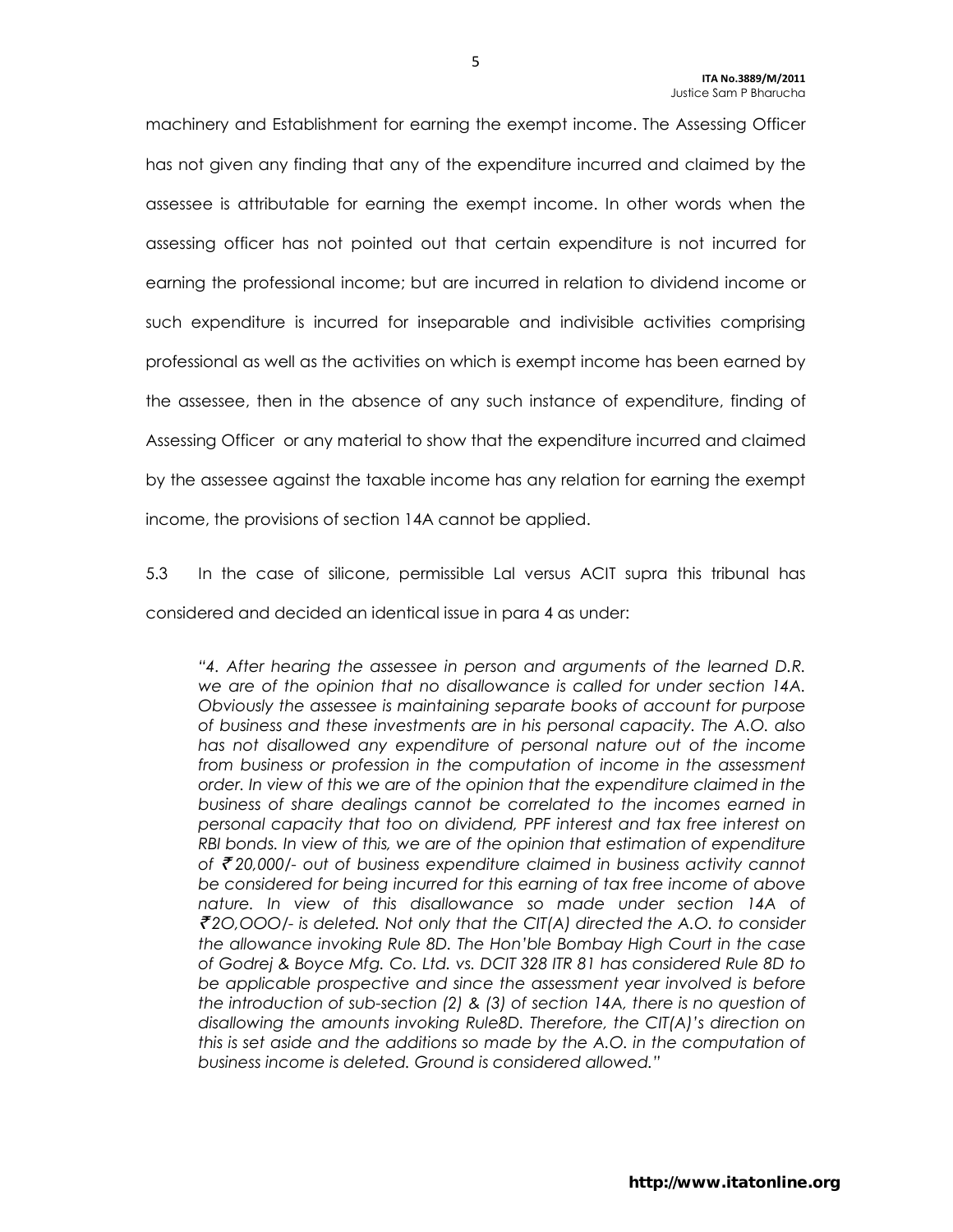5.4 Similarly in case of Auchtel Products Ltd (supra), it was held by this Tribunal in

para 15 has under:

"15. A bare perusal of the above provisions indicates that the AO shall determine the amount disallowable as per Rule 8D, if he, "is not satisfied with the correctness of the claim of the assessee" in respect of such expenditure in relation to exempt income. Even if the assessee claims that no expenditure was incurred in respect of exempt income, the AO is supposed to follow the mandate of Rule 8D if he is not satisfied with the correctness of the assessee's claim. To put it simply, the further disallowance u/s.14A is called for when the AO is not satisfied with the assessee's claim of having incurred no expenditure or some amount of expenditure in relation to exempt income. Satisfaction of the AO as to the incorrect claim made by the assessee in this regard is sine qua non for invoking the applicability of Rule 8D. Such satisfaction can be reached and recorded only when the claim of the assessee is verified. If the assessee proves before the AO that it incurred a particular expenditure in respect of earning the exempt income and the AO gets satisfied, then there is no requirement to still proceed with the computation of amount disallowable as per Rule 8D. From the assessment order, it is observed that the AO simply kept the assessee's submissions on record without appreciating as to whether these were correct or not. He proceeded on the premise as if the disallowance as per Rule 8D is automatic irrespective of the genuineness of the assessee's claim in respect of expenses incurred in relation to exempt income. It is an incorrect course adopted by the AO. The correct sequence, in our considered opinion, for making any disallowance u/s. 14A is to, firstly, examine the assessee's claim of having incurred some expenditure or no expenditure in relation to exempt income, If the AO gets satisfied with the same, then there is no need to compute disallowance as per Rule 8D. It is only when the AO is not satisfied with the correctness of the claim of the assessee in respect of such expenditure or no expenditure having been incurred in relation to exempt income, that the mandate of Rule 8D will operate. In the instant case, the authorities below have directly gone to the second stage of computing disallowance u/s. 14A as per Rule 8D without rendering any opinion on the correctness or otherwise of the assessee's claim in this regard. We, therefore, set aside the impugned order on this issue and restore the matter to the file of AO to re-compute disallowance, if any, in accordance with our above observations after duly examining the assessee's claim in this regard."

6 In view of the above discussion and facts and circumstances of the case, we are of the considered opinion that no disallowance under section 14A is called for when the assessee has not incurred and claimed any expenditure for earning the exempt income.